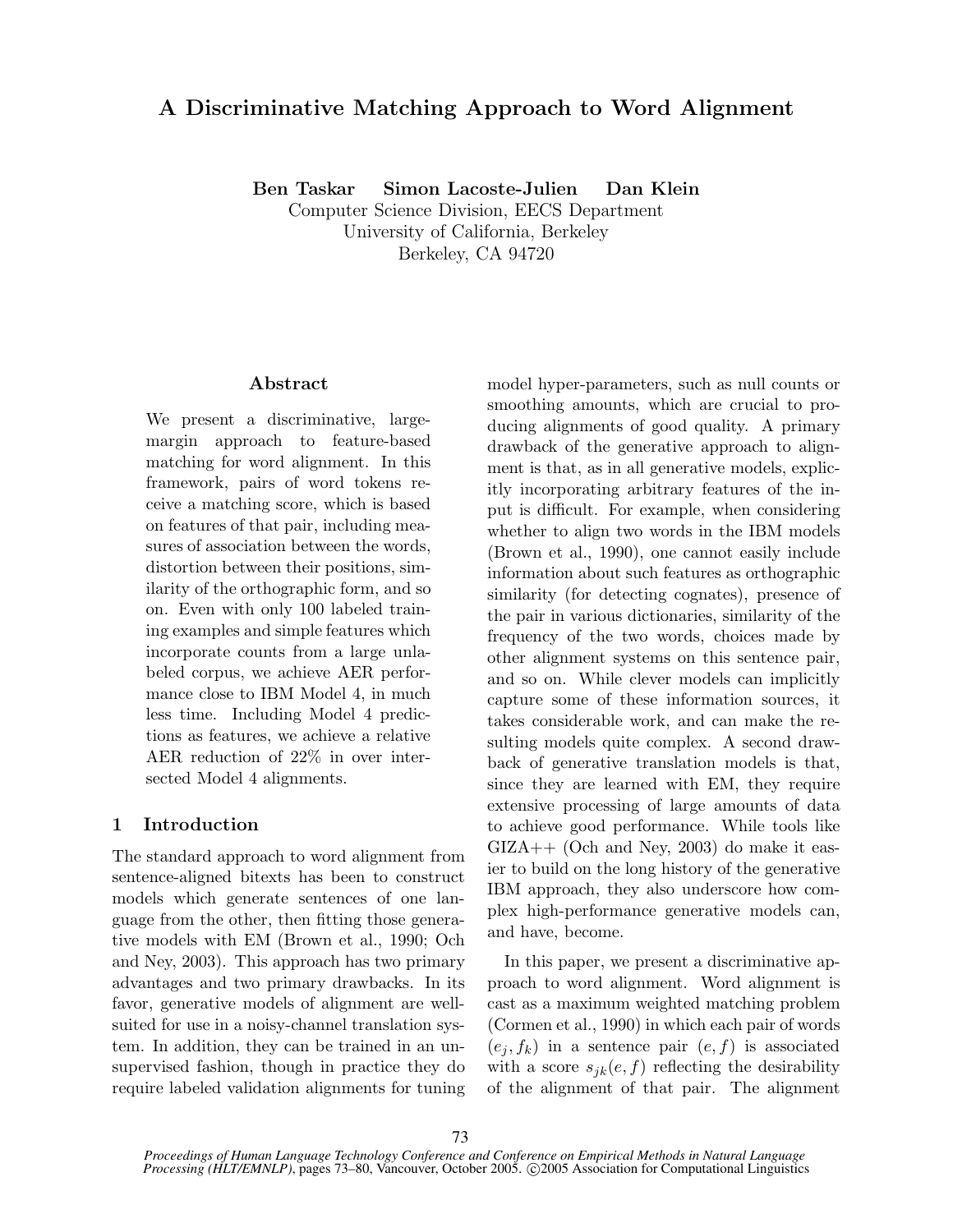for the sentence pair is then the highest scoring matching under some constraints, for example the requirement that matchings be one-to-one.

This view of alignment as graph matching is not, in itself, new: Melamed (2000) uses competitive linking to greedily construct matchings where the pair score is a measure of wordto-word association, and Matusov et al. (2004) find exact maximum matchings where the pair scores come from the alignment posteriors of generative models. Tiedemann (2003) proposes incorporating a variety of word association "clues" into a greedy linking algorithm.

What we contribute here is a principled approach for tractable and efficient learning of the alignment score  $s_{ik}(e, f)$  as a function of arbitrary features of that token pair. This contribution opens up the possibility of doing the kind of feature engineering for alignment that has been so successful for other NLP tasks. We first present the algorithm for large margin estimation of the scoring function. We then show that our method can achieve AER rates comparable to unsymmetrized IBM Model 4, using extremely little labeled data (as few as 100 sentences) and a simple feature set. Remarkably, by including bi-directional IBM Model 4 predictions as features, we achieve an absolute AER of 5.4 on the English-French Hansards alignment task, a relative reduction of 22% in AER over intersected Model 4 alignments and, to our knowledge, the best AER result published on this task.

# **2 Algorithm**

We model the alignment prediction task as a maximum weight bipartite matching problem, where nodes correspond to the words in the two sentences. For simplicity, we assume here that each word aligns to one or zero words in the other sentence. The edge weight  $s_{jk}$  represents the degree to which word  $j$  in one sentence can translate into the word  $k$  in the other sentence. Our goal is to find an alignment that maximizes the sum of edge scores. We represent a matching using a set of binary variables  $y_{jk}$ that are set to 1 if word  $j$  is assigned to word k in the other sentence, and 0 otherwise. The score of an assignment is the sum of edge scores:  $s(\mathbf{y}) = \sum_{jk} s_{jk} y_{jk}$ . The maximum weight bipartite matching problem,  $\arg \max_{\mathbf{y} \in \mathcal{Y}} s(\mathbf{y})$ , can be solved using well known combinatorial algorithms or the following linear program:

$$
\max_{\mathbf{z}} \qquad \sum_{jk} s_{jk} z_{jk} \tag{1}
$$

s.t. 
$$
\sum_{j} z_{jk} \leq 1, \quad \sum_{k} z_{jk} \leq 1, \quad 0 \leq z_{jk} \leq 1,
$$

where the continuous variables  $z_{ik}$  correspond to the binary variables  $y_{ik}$ . This LP is guaranteed to have integral (and hence optimal) solutions for any scoring function s(**y**) (Schrijver, 2003). Note that although the above LP can be used to compute alignments, combinatorial algorithms are generally more efficient. However, we use the LP to develop the learning algorithm below.

For a sentence pair **x**, we denote position pairs by  $\mathbf{x}_{jk}$  and their scores as  $s_{jk}$ . We let  $s_{jk} = \mathbf{w}^\top \mathbf{f}(\mathbf{x}_{jk})$  for some user provided feature mapping **f** and abbreviate  $\mathbf{w}^{\top} \mathbf{f}(\mathbf{x}, \mathbf{y})$  =  $\sum_{jk} y_{jk} \mathbf{w}^{\top} \mathbf{f}(\mathbf{x}_{jk})$ . We can include in the feature vector the identity of the two words, their relative positions in their respective sentences, their part-of-speech tags, their string similarity (for detecting cognates), and so on.

At this point, one can imagine estimating a linear matching model in multiple ways, including using conditional likelihood estimation, an averaged perceptron update (see which matchings are proposed and adjust the weights according to the difference between the guessed and target structures (Collins, 2002)), or in large-margin fashion. Conditional likelihood estimation using a log-linear model  $P(\mathbf{y} \mid \mathbf{x}) =$  $\frac{1}{Z_{\mathbf{w}}(\mathbf{x})} \exp\{\mathbf{w}^\top \mathbf{f}(\mathbf{x}, \mathbf{y})\}$  requires summing over all matchings to compute the normalization  $Z_{\mathbf{w}}(\mathbf{x}),$ which is #P-complete (Valiant, 1979). In our experiments, we therefore investigated the averaged perceptron in addition to the large-margin method outlined below.

### **2.1 Large-margin estimation**

We follow the large-margin formulation of Taskar et al. (2005a). Our input is a set of training instances  $\{(\mathbf{x}_i, \mathbf{y}_i)\}_{i=1}^m$ , where each instance consists of a sentence pair  $x_i$  and a target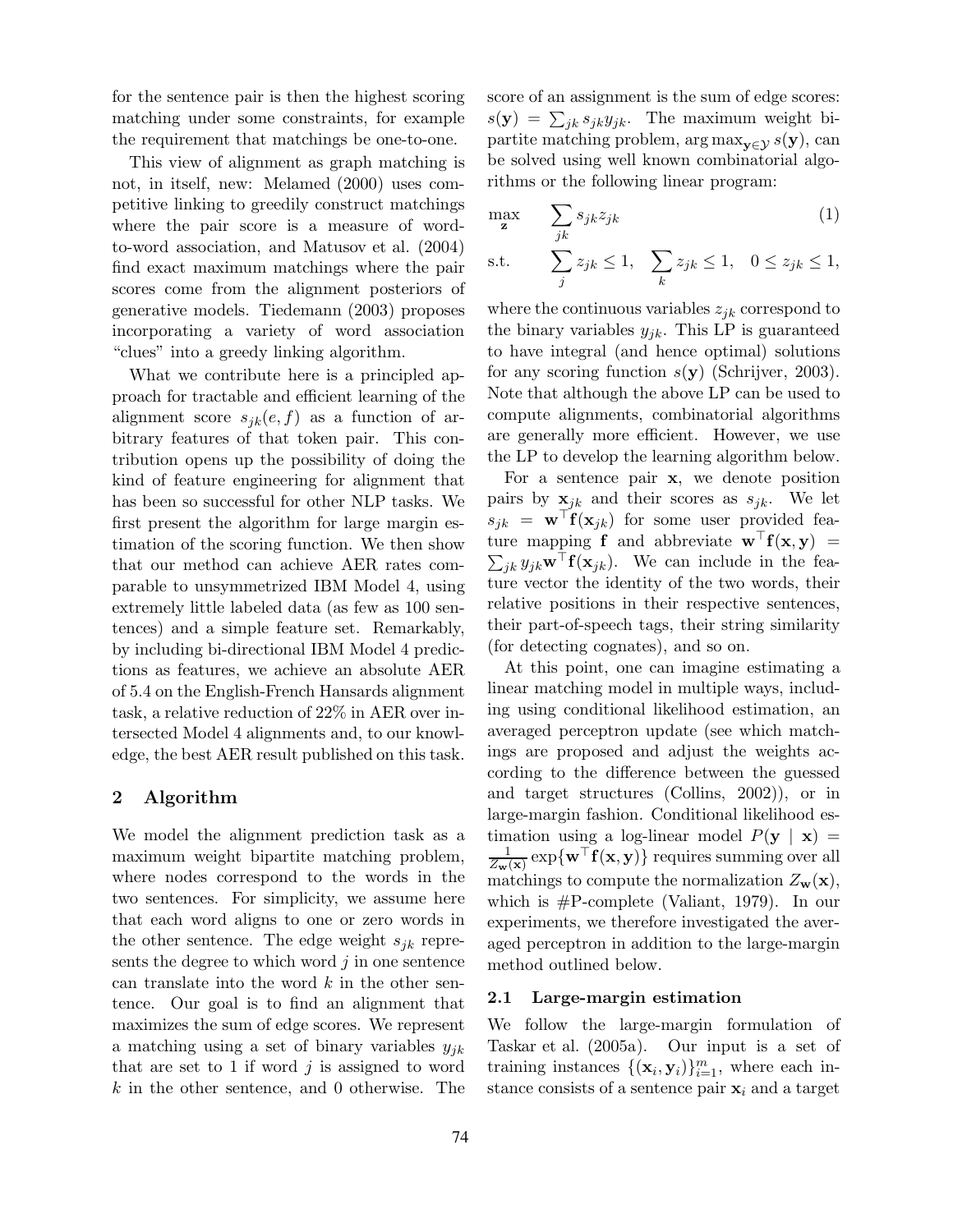alignment  $y_i$ . We would like to find parameters **w** that predict correct alignments on the training data:

$$
\mathbf{y}_i = \arg_{\bar{\mathbf{y}}_i \in \mathcal{Y}_i} \mathbf{w}^{\top} \mathbf{f}(\mathbf{x}_i, \bar{\mathbf{y}}_i), \quad \forall i,
$$

where  $\mathcal{Y}_i$  is the space of matchings appropriate for the sentence pair  $i$ .

In standard classification problems, we typically measure the error of prediction,  $\ell(\mathbf{y}_i, \bar{\mathbf{y}}_i)$ , using the simple 0-1 loss. In structured problems, where we are jointly predicting multiple variables, the loss is often more complex. While the F-measure is a natural loss function for this task, we instead chose a sensible surrogate that fits better in our framework: Hamming distance between  $y_i$  and  $\bar{y}_i$ , which simply counts the number of edges predicted incorrectly.

We use an SVM-like hinge upper bound on the loss  $\ell(\mathbf{y}_i, \bar{\mathbf{y}}_i)$ , given by  $\max_{\bar{\mathbf{y}}_i \in \mathcal{Y}_i} [\mathbf{w}^\top \mathbf{f}_i(\bar{\mathbf{y}}_i) +$  $\ell_i(\bar{\mathbf{y}}_i) - \mathbf{w}^\top \mathbf{f}_i(\mathbf{y}_i)$ , where  $\ell_i(\bar{\mathbf{y}}_i) = \ell(\mathbf{y}_i, \bar{\mathbf{y}}_i)$ , and  $\mathbf{f}_i(\bar{\mathbf{y}}_i) = \mathbf{f}(\mathbf{x}_i, \bar{\mathbf{y}}_i)$ . Minimizing this upper bound encourages the true alignment  $y_i$  to be optimal with respect to **w** for each instance *i*:

$$
\min_{\|\mathbf{w}\| \leq \gamma} \sum_i \max_{\bar{\mathbf{y}}_i \in \mathcal{Y}_i} [\mathbf{w}^\top \mathbf{f}_i(\bar{\mathbf{y}}_i) + \ell_i(\bar{\mathbf{y}}_i)] - \mathbf{w}^\top \mathbf{f}_i(\mathbf{y}_i),
$$

where  $\gamma$  is a regularization parameter.

In this form, the estimation problem is a mixture of continuous optimization over **w** and combinatorial optimization over  $y_i$ . In order to transform it into a more standard optimization problem, we need a way to efficiently handle the  $loss-augmented$  inference,  $\max_{\bar{\mathbf{y}}_i \in \mathcal{Y}_i} [\mathbf{w}^{\top} \mathbf{f}_i(\bar{\mathbf{y}}_i) +$  $\ell_i(\bar{\mathbf{y}}_i)$ . This optimization problem has precisely the same form as the prediction problem whose parameters we are trying to learn  $-\max_{\bar{\mathbf{y}}_i \in \mathcal{Y}_i} \mathbf{w}^\top \mathbf{f}_i(\bar{\mathbf{y}}_i) - \text{but with an additional}$ term corresponding to the loss function. Our assumption that the loss function decomposes over the edges is crucial to solving this problem. In particular, we use weighted Hamming distance, which counts the number of variables in which a candidate solution  $\bar{y}_i$  differs from the target output  $y_i$ , with different cost for false positives  $(c^+)$  and false negatives  $(c^-)$ :

$$
\ell_i(\bar{\mathbf{y}}_i) = \sum_{jk} \left[ c^{\dagger} y_{i,jk} (1 - \bar{y}_{i,jk}) + c^{\dagger} \bar{y}_{i,jk} (1 - y_{i,jk}) \right]
$$

$$
= \sum_{jk} c^{\dagger} y_{i,jk} + \sum_{jk} [c^+ - (c^- + c^+) y_{i,jk}] \bar{y}_{i,jk}.
$$

The loss-augmented matching problem can then be written as an LP similar to Equation 1 (without the constant term  $\sum_{jk} c^{\dagger} y_{i,jk}$ ):

$$
\max_{\mathbf{z}} \sum_{j,k} z_{i,jk} [\mathbf{w}^\top \mathbf{f}(\mathbf{x}_{i,jk}) + c^+ - (c^+ + c^+) y_{i,jk}]
$$
  
s.t. 
$$
\sum_{j} z_{i,jk} \le 1, \sum_{k} z_{i,jk} \le 1, \quad 0 \le z_{i,jk} \le 1.
$$

Hence, without any approximations, we have a continuous optimization problem instead of a combinatorial one:

$$
\max_{\bar{\mathbf{y}}_i \in \mathcal{Y}_i} \mathbf{w}^\top \mathbf{f}_i(\bar{\mathbf{y}}_i) + \ell_i(\bar{\mathbf{y}}_i) = d_i + \max_{\mathbf{z}_i \in \mathcal{Z}_i} (\mathbf{w}^\top \mathbf{F}_i + \mathbf{c}_i)^\top \mathbf{z}_i,
$$

where  $d_i = \sum_{jk} c^{\dagger} y_{i,jk}$  is the constant term,  $\mathbf{F}_i$ is the appropriate matrix that has a column of features  $f(\mathbf{x}_{i,jk})$  for each edge *jk*,  $\mathbf{c}_i$  is the vector of the loss terms  $c^+ - (c^- + c^+) y_{i,jk}$  and finally  $\mathcal{Z}_i = {\mathbf{z}_i : \sum_j z_{i,jk} \leq 1, \sum_k z_{i,jk} \leq 1, 0 \leq$  $z_{i,j,k} \leq 1$ .

Plugging this LP back into our estimation problem, we have

$$
\min_{\|\mathbf{w}\| \leq \gamma} \max_{\mathbf{z} \in \mathcal{Z}} \sum_{i} \mathbf{w}^{\top} \mathbf{F}_{i} \mathbf{z}_{i} + \mathbf{c}_{i}^{\top} \mathbf{z}_{i} - \mathbf{w}^{\top} \mathbf{F}_{i} \mathbf{y}_{i}, \quad (2)
$$

where  $\mathbf{z} = {\mathbf{z}_1, \ldots, \mathbf{z}_m}$ ,  $\mathcal{Z} = \mathcal{Z}_1 \times \ldots \times \mathcal{Z}_m$ . Instead of the derivation in Taskar et al. (2005a), which produces a joint convex optimization problem using Lagrangian duality, here we tackle the problem in its natural saddle-point form.

#### **2.2 The extragradient method**

For saddle-point problems, a well-known solution strategy is the extragradient method (Korpelevich, 1976), which is closely related to projected-gradient methods.

The gradient of the objective in Equation 2 is given by:  $\sum_i \mathbf{F}_i(\mathbf{z}_i - \mathbf{y}_i)$  (with respect to **w**) and  $\mathbf{F}_i^{\perp} \mathbf{w} + \mathbf{c}_i$  (with respect to each  $\mathbf{z}_i$ ). We denote the Euclidean projection of a vector onto  $\mathcal{Z}_i$  as  $P_{\mathcal{Z}_i}(\mathbf{v}) = \arg\min_{\mathbf{u} \in \mathcal{Z}_i} ||\mathbf{v} - \mathbf{u}||$  and projection onto the ball  $||\mathbf{w}|| \leq \gamma$  as  $P_{\gamma}(\mathbf{w}) =$  $\gamma \mathbf{w} / \max(\gamma, ||\mathbf{w}||).$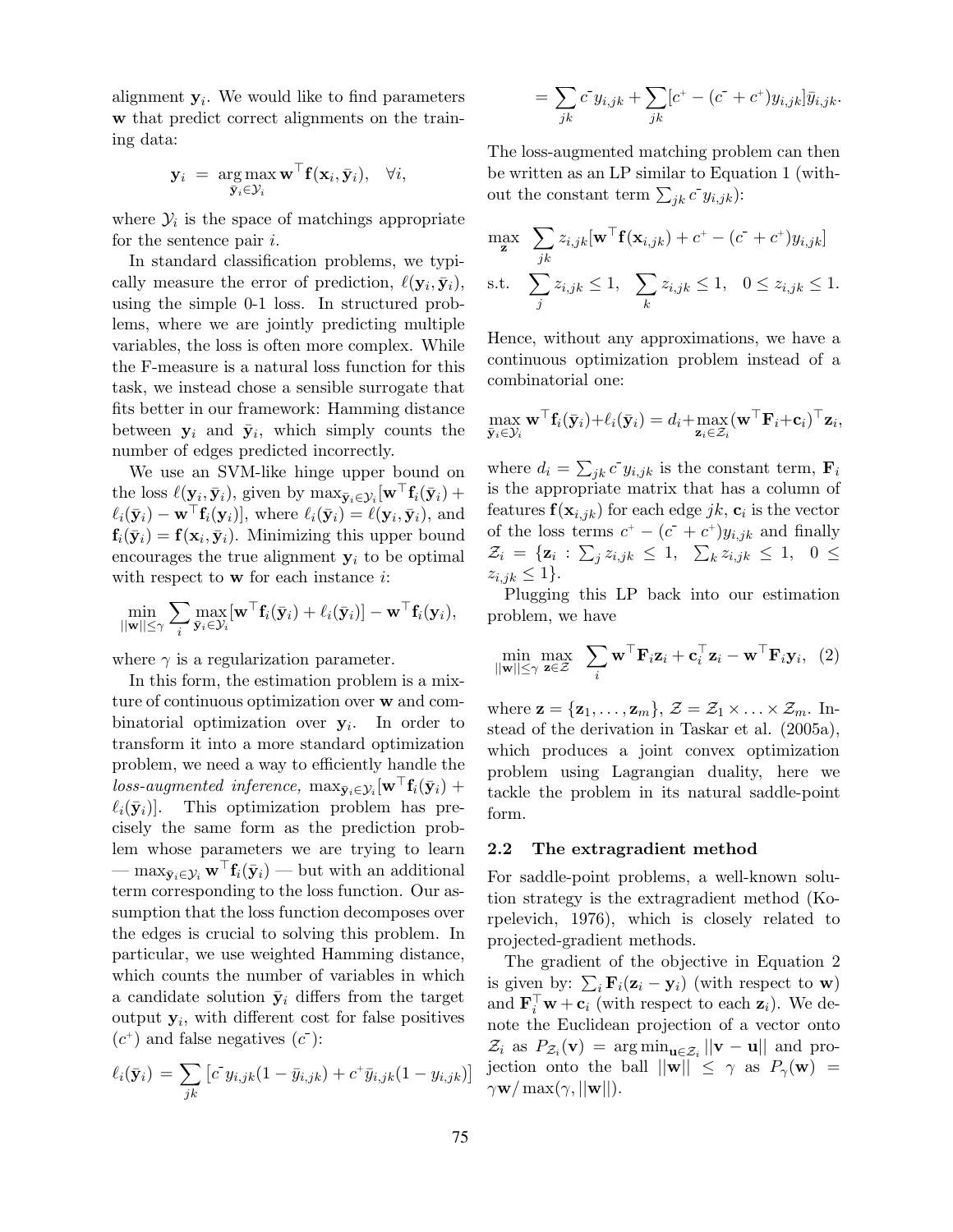An iteration of the extragradient method consists of two very simple steps, prediction:

$$
\bar{\mathbf{w}}^{t+1} = P_{\gamma}(\mathbf{w}^t + \beta_k \sum_i \mathbf{F}_i(\mathbf{y}_i - \mathbf{z}_i^t));
$$

$$
\bar{\mathbf{z}}_i^{t+1} = P_{\mathcal{Z}_i}(\mathbf{z}_i^t + \beta_k (\mathbf{F}_i^{\top} \mathbf{w}^t + \mathbf{c}_i));
$$

and correction:

$$
\mathbf{w}^{t+1} = P_{\gamma}(\mathbf{w}^t + \beta_k \sum_i \mathbf{F}_i(\mathbf{y}_i - \mathbf{\bar{z}}_i^{t+1}));
$$

$$
\mathbf{z}_i^{t+1} = P_{\mathcal{Z}_i}(\mathbf{z}_i^t + \beta_k (\mathbf{F}_i^\top \mathbf{\bar{w}}^{t+1} + \mathbf{c}_i)),
$$

where  $\beta_k$  are appropriately chosen step sizes. The method is guaranteed to converge linearly to a solution **w**∗, **z**<sup>∗</sup> (Korpelevich, 1976; He and Liao, 2002; Taskar et al., 2005b). Please see www.cs.berkeley.edu/~taskar/extragradient.pdf for more details.

The key subroutine of the algorithm is Euclidean projection onto the feasible sets  $\mathcal{Z}_i$ . In case of word alignment,  $\mathcal{Z}_i$  is the convex hull of bipartite matchings and the problem reduces to the much-studied minimum cost quadratic flow problem (Bertsekas et al., 1997). The projection problem  $P_{\mathcal{Z}_i}(\mathbf{z}'_i)$  is given by

$$
\min_{\mathbf{z}} \sum_{jk} \frac{1}{2} (z'_{i,jk} - z_{i,jk})^2
$$
\n
$$
\text{s.t.} \sum_{j} z_{i,jk} \le 1, \sum_{k} z_{i,jk} \le 1, \quad 0 \le z_{i,jk} \le 1.
$$

We can now use a standard reduction of bipartite matching to min cost flow by introducing a source node connected to all the words in one sentence and a sink node connected to all the words in the other sentence, using edges of capacity 1 and cost 0. The original edges  $jk$  have a quadratic cost  $\frac{1}{2} (z'_{i,jk} - z_{i,jk})^2$  and capacity 1. Now the minimum cost flow from the source to the sink computes projection of  $\mathbf{z}'_i$  onto  $\mathcal{Z}_i$  We use standard, publicly-available code for solving this problem (Guerriero and Tseng, 2002).

## **3 Experiments**

We applied this matching algorithm to wordlevel alignment using the English-French Hansards data from the 2003 NAACL shared task (Mihalcea and Pedersen, 2003). This corpus consists of 1.1M automatically aligned sentences, and comes with a validation set of 39 sentence pairs and a test set of 447 sentences. The validation and test sentences have been hand-aligned (see Och and Ney (2003)) and are marked with both *sure* and *possible* alignments. Using these alignments, *alignment error rate* (AER) is calculated as:

$$
AER(A, S, P) = 1 - \frac{|A \cap S| + |A \cap P|}{|A| + |S|}
$$

Here,  $A$  is a set of proposed index pairs,  $S$  is the sure gold pairs, and  $P$  is the possible gold pairs. For example, in Figure 1, proposed alignments are shown against gold alignments, with open squares for sure alignments, rounded open squares for possible alignments, and filled black squares for proposed alignments.

Since our method is a supervised algorithm, we need labeled examples. For the training data, we split the original test set into 100 training examples and 347 test examples. In all our experiments, we used a structured loss function  $\ell(\mathbf{y}_i, \bar{\mathbf{y}}_i)$  that penalized false negatives 3 times more than false positives, where 3 was picked by testing several values on the validation set. Instead of selecting a regularization parameter  $\gamma$ and running to convergence, we used early stopping as a cheap regularization method, by setting  $\gamma$  to a very large value (10000) and running the algorithm for 500 iterations. We selected a stopping point using the validation set by simply picking the best iteration on the validation set in terms of AER (ignoring the initial ten iterations, which were very noisy in our experiments). All selected iterations turned out to be in the first 50 iterations, as the algorithm converged fairly rapidly.

### **3.1 Features and Results**

Very broadly speaking, the classic IBM models of word-level translation exploit four primary sources of knowledge and constraint: association of words (all IBM models), competition between alignments (all models), zero- or first-order preferences of alignment positions  $(2,4+)$ , and fertility  $(3+)$ . We model all of these in some way,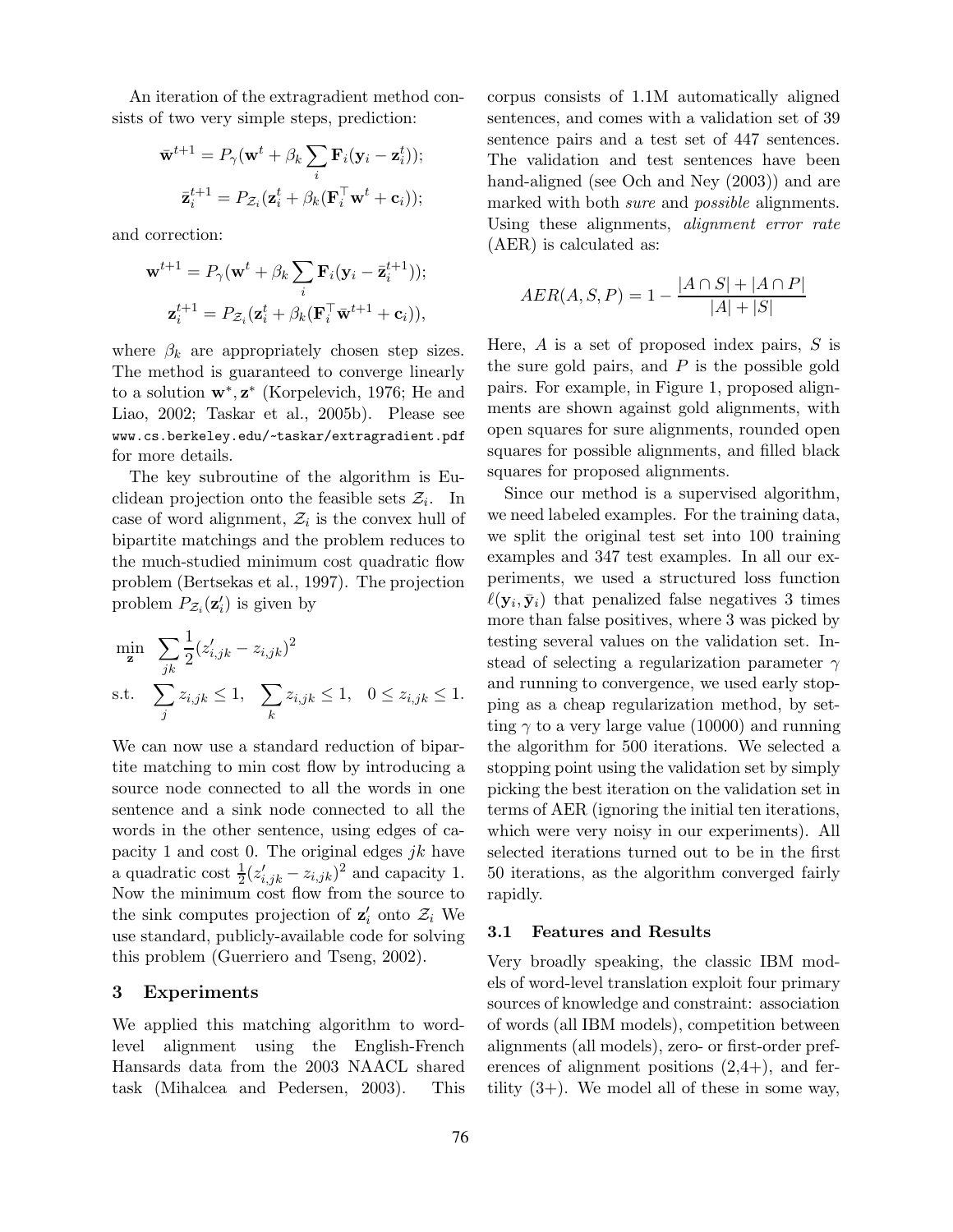

(c) Dice, Distance, Orthographic, and BothShort (d) All features

Figure 1: Example alignments for each successive feature set.

except fertility.<sup>1</sup>

First, and, most importantly, we want to include information about word association; translation pairs are likely to co-occur together in a bitext. This information can be captured, among many other ways, using a feature whose value is the Dice coefficient (Dice, 1945):

$$
Dice(e, f) = \frac{2C_{EF}(e, f)}{C_{E}(e)C_{F}(f)}
$$

Here,  $C_E$  and  $C_F$  are counts of word occurrences in each language, while  $C_{EF}$  is the number of co-occurrences of the two words. With just this feature on a pair of word tokens (which depends only on their types), we can already make a stab

<sup>&</sup>lt;sup>1</sup>In principle, we can model also model fertility, by allowing 0-*k* matches for each word rather than 0-1, and having bias features on each word. However, we did not explore this possibility.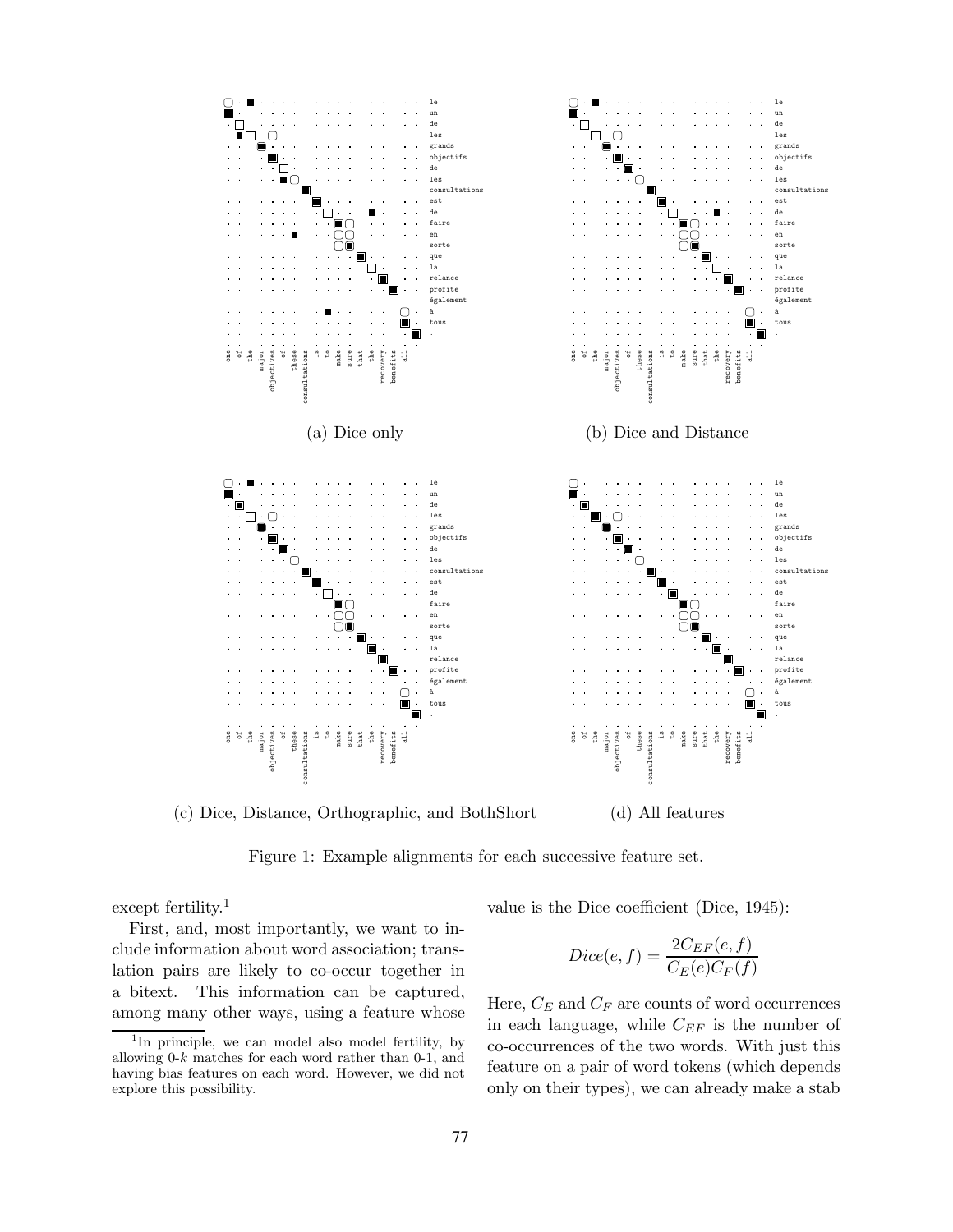at word alignment, aligning, say, each English word with the French word (or null) with the highest Dice value (see (Melamed, 2000)), simply as a matching-free heuristic model. With Dice counts taken from the 1.1M sentences, this gives and AER of 38.7 with English as the target, and 36.0 with French as the target (in line with the numbers from Och and Ney  $(2003)$ ).

As observed in Melamed (2000), this use of Dice misses the crucial constraint of competition: a candidate source word with high association to a target word may be unavailable for alignment because some other target has an even better affinity for that source word. Melamed uses competitive linking to incorporate this constraint explicitly, while the IBM-style models get this effect via explaining-away effects in EM training. We can get something much like the combination of Dice and competitive linking by running with just one feature on each pair: the Dice value of that pair's words.<sup>2</sup> With just a Dice feature – meaning no learning is needed yet – we achieve an AER of 29.8, between the Dice with competitive linking result of 34.0 and Model 1 of 25.9 given in Och and Ney (2003). An example of the alignment at this stage is shown in Figure  $1(a)$ . Note that most errors lie off the diagonal, for example the often-correct  $to$ - $\dot{a}$  match.

IBM Model 2, as usually implemented, adds the preference of alignments to lie near the diagonal. Model 2 is driven by the product of a word-to-word measure and a (usually) Gaussian distribution which penalizes distortion from the diagonal. We can capture the same effect using features which reference the relative positions j and k of a pair  $(e_j, f_k)$ . In addition to a Model 2-style quadratic feature referencing relative position, we threw in the following proximity features: absolute difference in relative position  $abs(j/|e|-k/|f|)$ , and the square and square root of this value. In addition, we used a conjunction feature of the dice coefficient times the proximity. Finally, we added a bias feature on each edge, which acts as a threshold that allows





Figure 2: Example alignments showing the effects of orthographic cognate features. (a) Dice and Distance, (b) With Orthographic Features.

sparser, higher precision alignments. With these features, we got an AER of 15.5 (compare to 19.5 for Model 2 in (Och and Ney, 2003)). Note that we already have a capacity that Model 2 does not: we can learn a non-quadratic penalty with linear mixtures of our various components – this gives a similar effect to learning the variance of the Gaussian for Model 2, but is, at least in principle, more flexible.<sup>3</sup> These features fix the  $to$ - $\dot{a}$  error in Figure 1(a), giving the alignment in Figure 1(b).

On top of these features, we included other kinds of information, such as word-similarity features designed to capture cognate (and exact match) information. We added a feature for exact match of words, exact match ignoring accents, exact matching ignoring vowels, and fraction overlap of the longest common subsequence. Since these measures were only useful for long words, we also added a feature which indicates that both words in a pair are short. These orthographic and other features improved AER to 14.4. The running example now has the alignment in Figure  $1(c)$ , where one improvement may be attributable to the short pair feature – it has stopped proposing *the-de*, partially because the short pair feature downweights the score of that pair. A clearer example of these features making a difference is shown in Figure 2, where both the exact-match and character overlap fea-

<sup>3</sup>The learned response was in fact close to a Gaussian, but harsher near zero displacement.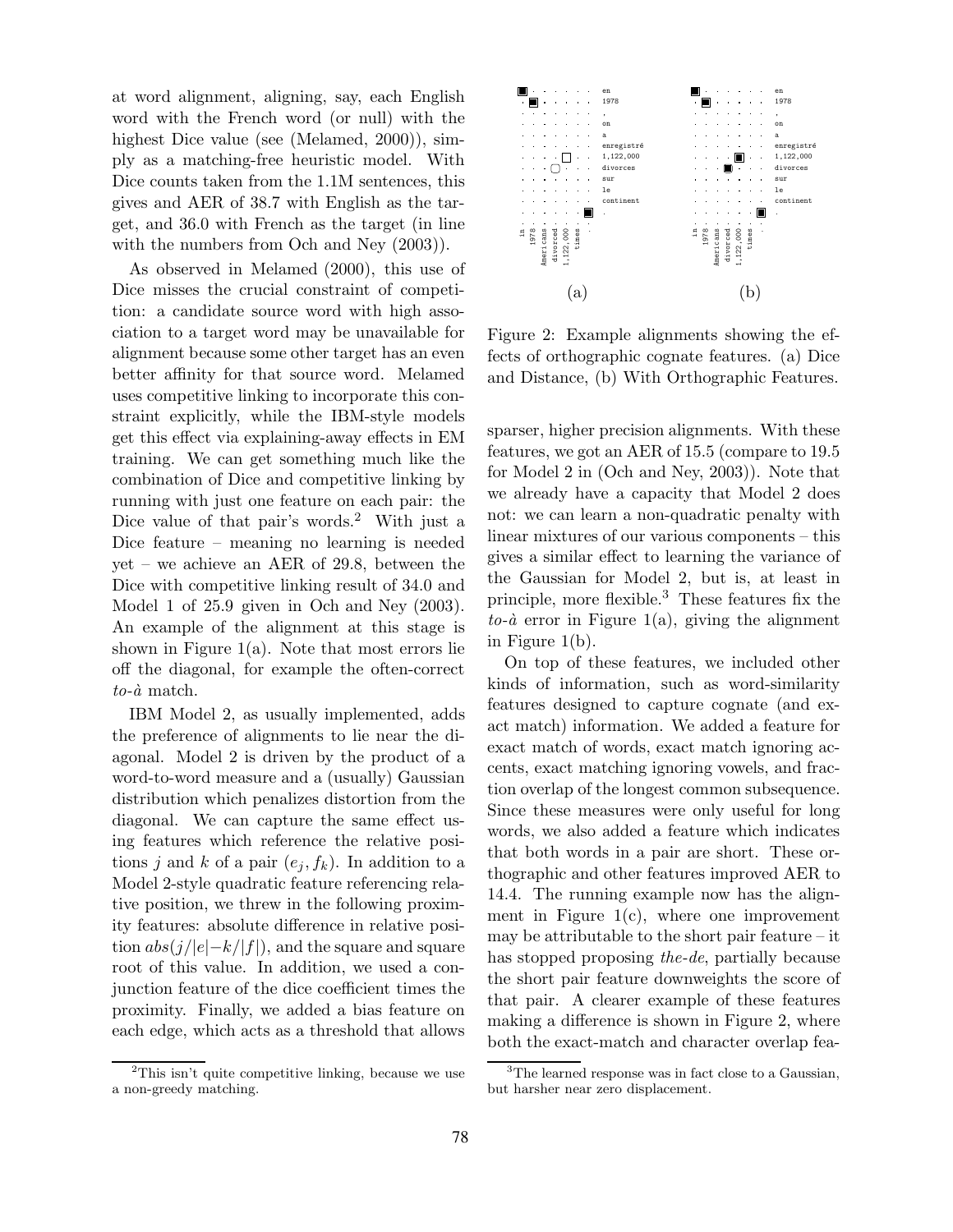tures are used.

One source of constraint which our model still does not explicitly capture is the first-order dependency between alignment positions, as in the HMM model (Vogel et al., 1996) and IBM models 4+. The *the-le* error in Figure 1(c) is symptomatic of this lack. In particular, it is a slightly better pair according to the Dice value than the correct *the-les*. However, the latter alignment has the advantage that *major-grands* follows it. To use this information source, we included a feature which gives the Dice value of the words following the pair. $4$  We also added a wordfrequency feature whose value is the absolute difference in log rank of the words, discouraging very common words from translating to very rare ones. Finally, we threw in bilexical features of the pairs of top 5 non-punctuation words in each language. $5$  This helped by removing specific common errors like the residual tendency for French *de* to mistakenly align to English *the* (the two most common words). The resulting model produces the alignment in Figure 1(d). It has sorted out the *the-le / the-les* confusion, and is also able to guess *to-de*, which is not the most common translation for either word, but which is supported by the good Dice value on the following pair (*make-faire*).

With all these features, we got a final AER of 10.7, broadly similar to the 8.9 or 9.7 AERs of unsymmetrized IBM Model 4 trained on the same data that the Dice counts were taken from.<sup>6</sup> Of course, symmetrizing Model 4 by intersecting alignments from both directions does yield an improved AER of 6.9, so, while our model does do surprisingly well with cheaply obtained count-based features, Model 4 does still outperform it so far. However, our model can

| Model                           | AER.            |
|---------------------------------|-----------------|
| Dice (without matching)         | 38.7 / 36.0     |
| Model 4 (E-F, F-E, intersected) | 8.9 / 9.7 / 6.9 |
| Discriminative Matching         |                 |
| Dice Feature Only               | 29.8            |
| + Distance Features             | 15.5            |
| + Word Shape and Frequency      | 14.4            |
| + Common Words and Next-Dice    | 10.7            |
| $+$ Model 4 Predictions         | 5.4             |

Figure 3: AER on the Hansards task.

also easily incorporate the predictions of Model 4 as additional features. We therefore added three new features for each edge: the prediction of Model 4 in the English-French direction, the prediction in the French-English direction, and the intersection of the two predictions. With these powerful new features, our AER dropped dramatically to 5.4, a 22% improvement over the intersected Model 4 performance.

Another way of doing the parameter estimation for this matching task would have been to use an averaged perceptron method, as in Collins (2002). In this method, we merely run our matching algorithm and update weights based on the difference between the predicted and target matchings. However, the performance of the average perceptron learner on the same feature set is much lower, only 8.1, not even breaking the AER of its best single feature (the intersected Model 4 predictions).

### **3.2 Scaling Experiments**

We explored the scaling of our method by learning on a larger training set, which we created by using GIZA++ intersected bi-directional Model 4 alignments for the unlabeled sentence pairs. We then took the first 5K sentence pairs from these 1.1M Model 4 alignments. This gave us more training data, albeit with noisier labels. On a 3.4GHz Intel Xeon CPU, GIZA++ took 18 hours to align the 1.1M words, while our method learned its weights in between 6 minutes (100 training sentences) and three hours (5K sentences).

<sup>&</sup>lt;sup>4</sup>It is important to note that while our matching algorithm has no first-order effects, the features can encode such effects in this way, or in better ways  $-$  e.g. using as features posteriors from the HMM model in the style of Matusov et al. (2004).

<sup>&</sup>lt;sup>5</sup>The number of such features which can be learned depends on the number of training examples, and since some of our experiments used only a few dozen training examples we did not make heavy use of this feature.

<sup>&</sup>lt;sup>6</sup>Note that the common word pair features affected common errors and therefore had a particularly large impact on AER.